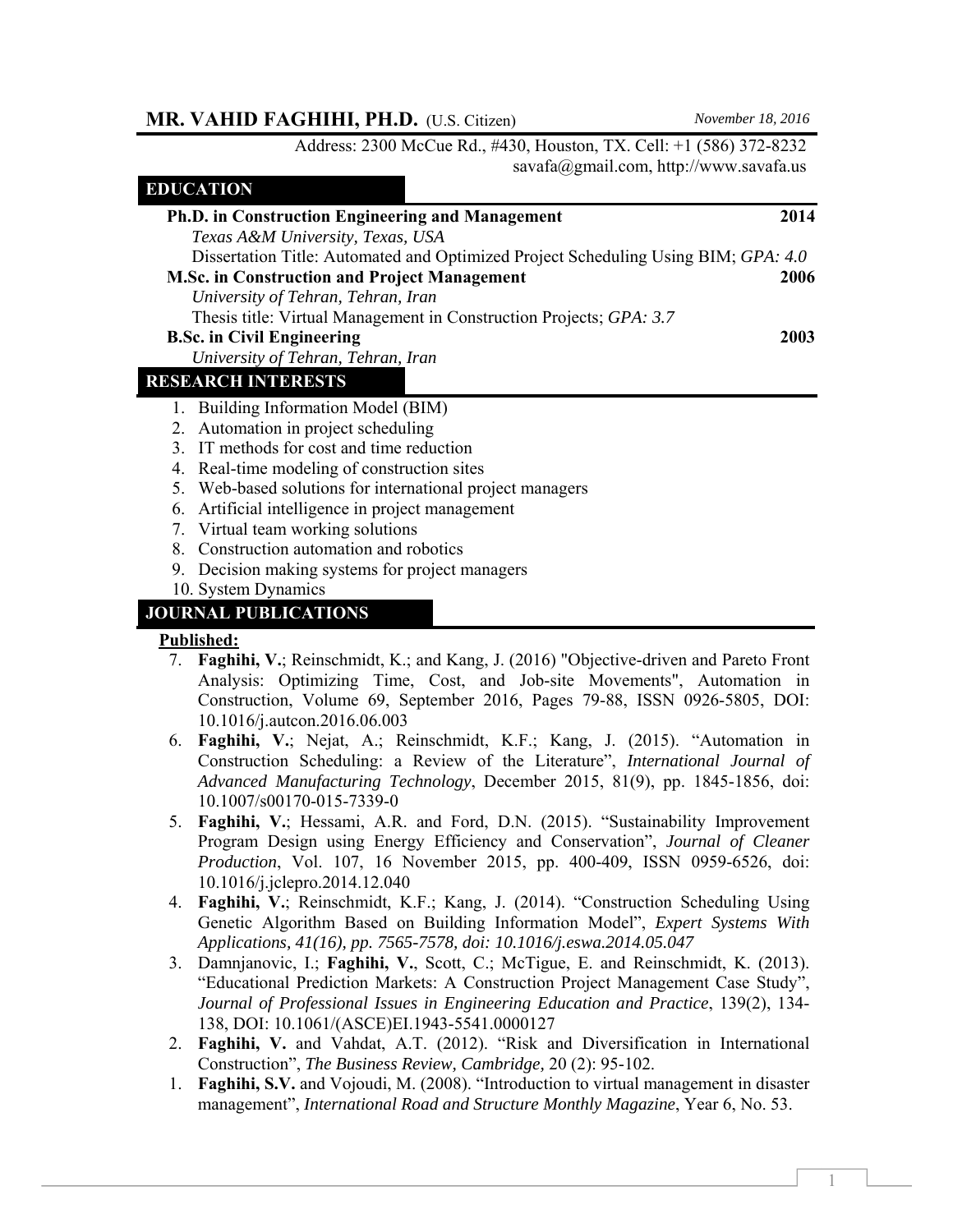# **Under Review:**

- 2. **Faghihi, V.** and Kang J. (2014). "BIM for Small Projects, a Case Study", *Journal of the National Institute of Building Sciences*
- 1. **Faghihi, V.**; Reinschmidt, K.F.; Kang, J. (2014). "Extended Genetic Algorithm for Optimized BIM-based Construction Scheduling", *Computer-Aided Civil and Infrastructure Engineering*

# **CONFERENCE PUBLICATIONS**

- 11. **Faghihi, V.** and Kang, J. (2013). "SatraPM, a Customizable Web-based Project Management Software" *The 30th International Symposium on Automation and Robotics in Construction (ISARC 2013), IAARC, pp 9-18*, August, Montréal, Canada.
- 10. Lee, J.; **Faghihi, V.** and Kang, J. (2013), "Automatic Generation of Cobie Data from Revit", *The 30th International Symposium on Automation and Robotics in Construction (ISARC 2013), IAARC, pp 653-660*, August, Montréal, Canada.
- 9. Kang, J.; Ganapathi, A.; Lee J. and **Faghihi V.** (2012). "BIM to field: Robotic total station and BIM for quality control" *eWork and eBusiness in Architecture, Engineering and Construction - ECPPM 2012,* July, Reykjavik, Iceland. DOI: 10.1201/b12516-113
- 8. Kim**,** A.; **Faghihi, V.;** Hessami, A. and Ford, D. (2012). "Designing Perpetual Sustainability Improvement Programs for Built Infrastructures", *The 30th International Conference of the System Dynamics Society,* July, St. Gallen, Switzerland.
- 7. Kang**,** J.; Ryoo, B. and **Faghihi, V.** (2012). "Five Challenges You Need to Know for Successful BIM Application in Developing Countries", *Third International Conference on Construction in Development Countries,* July, Bangkok, Thailand.
- 6. **Faghihi, S.V.** (2009). "Implementation of SatraPM in project-based state organizations (IPDC case study)", *Proceedings of the 5th International Conference of Project Management*, Aug., Tehran, Iran.
- 5. **Faghihi, S.V.** (2008). "Optimizing power plant project management processes by using SatraPM", *4th International Conference of Project Management*, Aug., Tehran, Iran.
- 4. **Faghihi, S.V.** (2008). "Survey of traditional and virtual management in project procurement management", *Proceedings of the 2nd Project Procurement System*, Feb., Tehran, Iran.
- 3. **Faghihi, S.V.** (2007). "Virtual management in construction projects (Survey of applying virtual management in 4th Fath Abad metro terminal)", *3rd International Conference of Project Management*, Apr., Tehran, Iran.
- 2. Besharati G., M.H. and **Faghihi, S.V.** (2006). "Implementation of virtual management in Iranian maritime projects", *Proceedings of the 2nd International Conference of Project Management*, Mar., Tehran, Iran.
- 1. Vojoudi, M. and **Faghihi, S.V.** (2005). "Traditional and virtual management in disaster management", *1st International Conference of Disaster Management*, Nov., Tehran, Iran.

# **UNDER PREPARATION PAPERS**

- 3. **Faghihi, V.**; Reinschmidt, K.F.; Kang, J. (2015?). "Mathematical Framework for Spatial Relationships of the Project 3D Elements"
- 2. **Faghihi, V.** (2014), "Energy Improvements in Campus Buildings"
- 1. **Faghihi, V.** and Hessami, A.R. (2015?). "Dynamic Management of Energy Improvement Programs in Campus Buildings"

2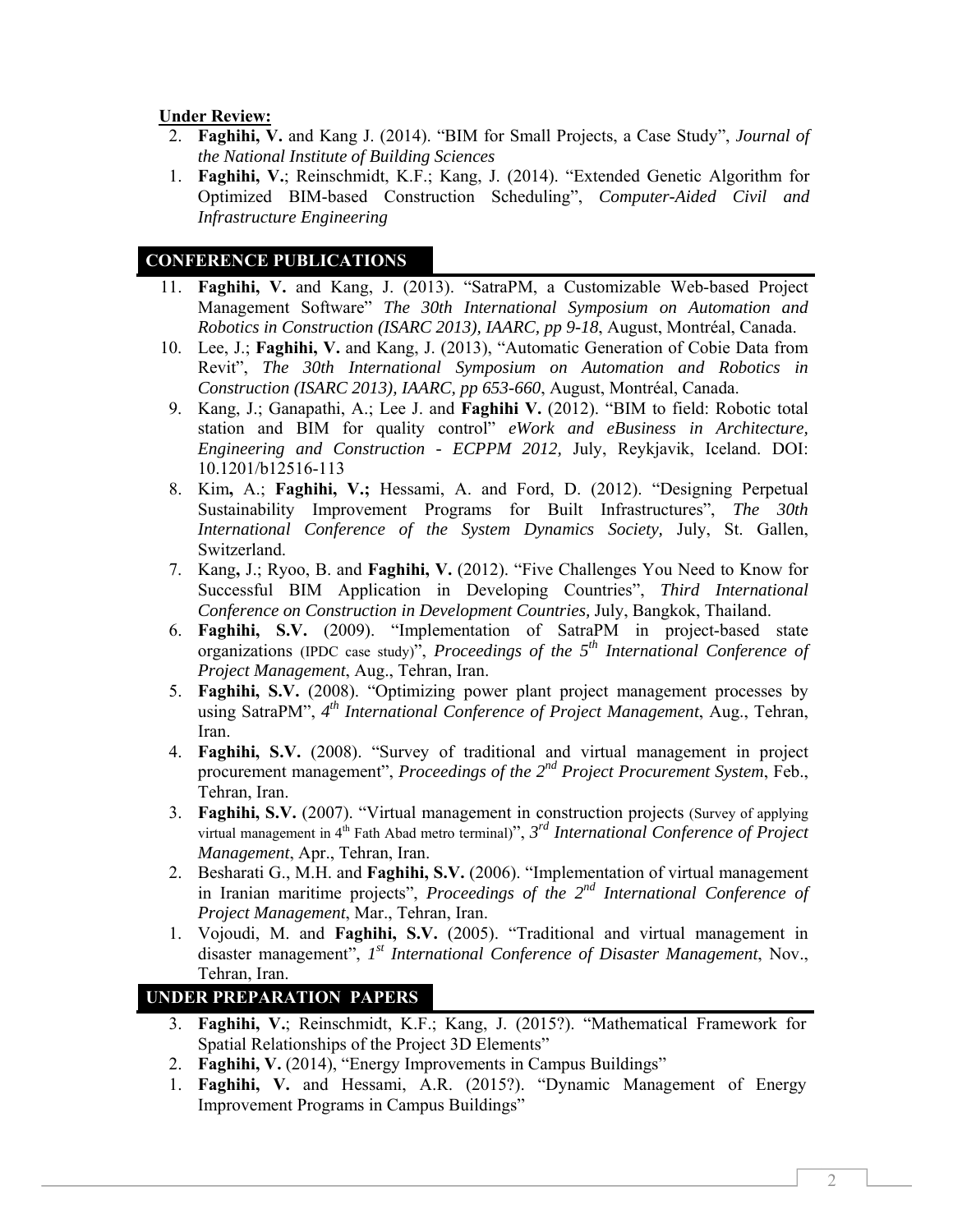## **OTHER PUBS. & PRES.**

| 10. Faghihi, V. (2014). "Automatic Construction Scheduling Inspired by Fetal Growth", |
|---------------------------------------------------------------------------------------|
| Student Research Week, Texas A&M University                                           |

- 9. **Faghihi, V.** (2014). "Automated and Optimized Project Scheduling Using BIM", *Amirkabir Sustainable Transportation Infrastructure Center (ASSET Seminar Series), Amirkabir University of Technology, Tehran, Iran*
- 8. **Faghihi, V.** (2013). "BIM-based Construction Project Scheduling Using Genetic Algorithm", *Seminar in Construction Engineering and Management Group, Sharif University of Technology, Tehran, Iran*
- 7. **Faghihi, V.** (2013). "BIM-based Construction Project Scheduling Using Genetic Algorithm", *Construction Engineering Management Program, Amirkabir University of Technology, Tehran, Iran*
- 6. **Faghihi, V.** (2013). "BIM-based Automatic Construction Scheduling", *BIM College Seminar, College of Architecture, Texas A&M University*
- 5. **Faghihi, V.** (2013). "Automatic Construction Scheduling Inspired by Fetal Growth", *Student Research Week, Texas A&M University*
- 4. **Faghihi, V.** and Kang, J. (2012). "Benefits of Using BIM for Small Projects", *BIM: Reality Check and Future Agenda*, 8-9 November, Texas, USA
- 3. **Faghihi, V.** and Kang, J., (2012). "BIM Efficiency in Projects Smaller than \$5M", *ASCE Construction Research Congress 2012 PhD Student Poster Session Proceedings*, pp. 26, 21-23 May, Indiana, USA
- 2. Sadegh-azar, M., (2007). "Equipping, Arranging and Economy of Construction Sites", Tarhe Jame' Institute, ( interviewing managers, collecting and translating unprocessed data)

1. Rezaee A., (2006). "Basis of Workability", Tarhe Jame' Institute, (final revisions)

#### **RESEARCH EXPERIENCE**

| <b>Postdoc Research Associate</b>                                                  | 2016       |
|------------------------------------------------------------------------------------|------------|
| Zachry Department of Civil Engineering, Texas A&M University                       |            |
| Secretary of "BIM: Reality Check and Future Agenda" Conference                     | 2012-2013  |
| Texas BIM Alliance and Department of Construction Science, Texas A&M University    |            |
| <b>Secretary of "Contractors BIM Experience Evaluation" Committee</b>              | 2012-2013  |
| Texas BIM Alliance and Department of Construction Science, Texas A&M University    |            |
| <b>Building Information Model for Dallas Library Project (City of Dallas)</b>      | 2011-2013  |
| Department of Construction Science, Texas A&M University                           |            |
| <b>Building Information Model and Robotic Total Station (Skanska USA Building)</b> | 2011       |
| Department of Construction Science, Texas A&M University                           |            |
| <b>Evaluating TxDOT Evaluation Tools</b>                                           | 2011       |
| Texas Transportation Institute (TTI) & Zachry Dept. of Civil Eng., Texas A&M Univ. |            |
| <b>Prediction Market for Construction Engineering and Management</b>               | 2010-2011  |
| The Zachry Department of Civil Engineering, Texas A&M University                   |            |
| <b>TEACHING EXPERIENCE</b>                                                         |            |
| <b>Project Management for Engineers (Texas A&amp;M University)</b>                 | 2016-pres. |
| Civil Engineering Project Management (Texas A&M University)                        | 2016       |
| <b>Construction Modeling Methods</b> (Amirkabir University of Technology)          | 2015-pres. |
| <b>Advanced Project Planning, Scheduling and Control</b>                           | 2014       |
| (Amirkabir University of Technology)                                               |            |
| <b>Advanced Construction Visualization</b> (Texas A&M - Guest Lecturer)            | 2014       |
| Project Risk Management (Texas A&M - GTA)                                          | 2012-2013  |
| <b>Methods Improvement for Construction Managers</b> (Texas A&M - GTA)             | 2012-2013  |
| <b>Project Management for Engineers (Texas A&amp;M - GTA)</b>                      | 2011-2013  |